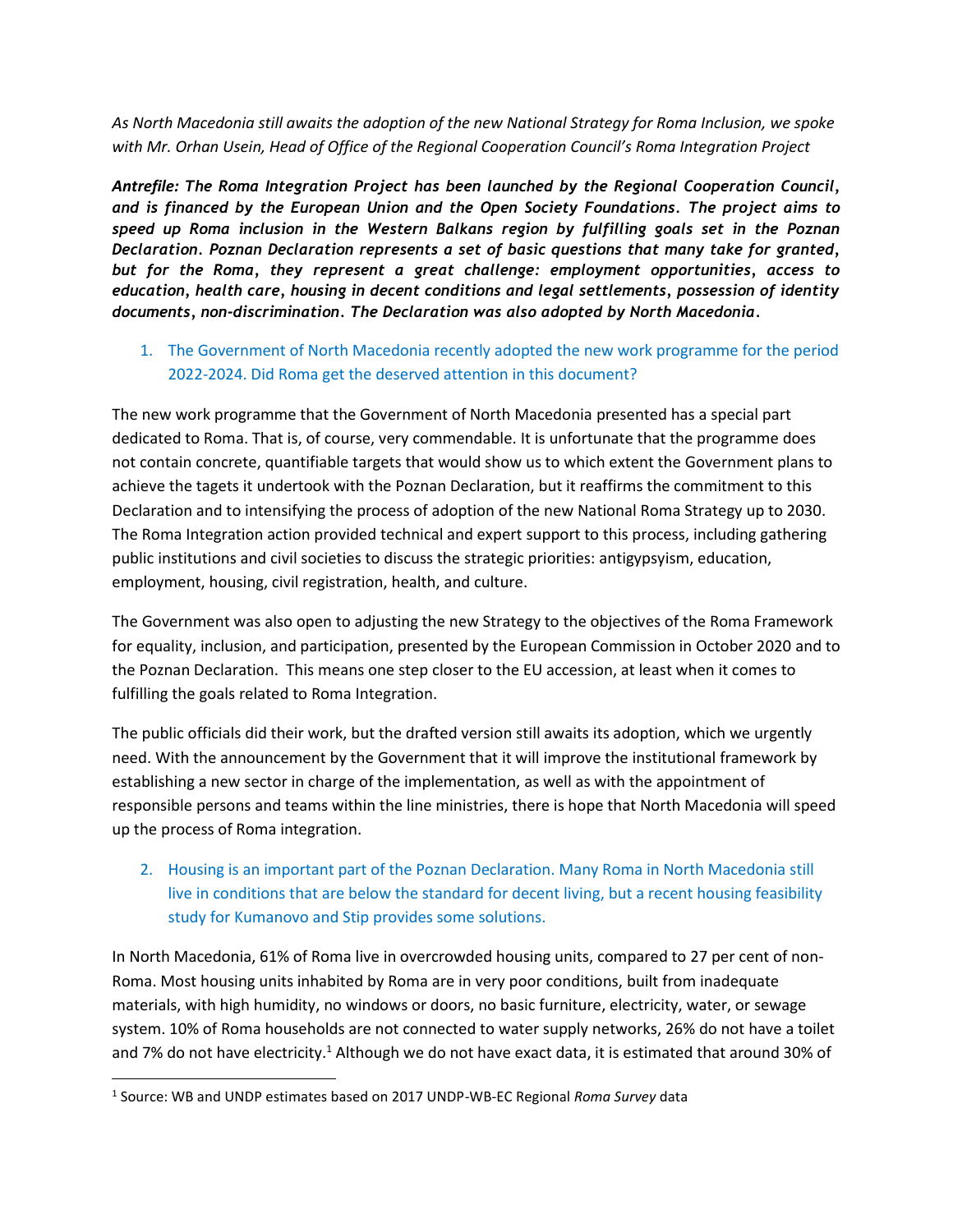Roma do not own or legally use their dwellings, which is perhaps the key problem, because of the security of tenure. Namely, all these Roma can be forcefully evicted at any time and left without a roof over their head. We speak about children, women, elderly, whole families.

We have recently produced an excellent housing feasibility study for the housing of Roma in Stip and Kumanovo. If similar studies would be done for entire North Macedonia, and the solutions proposed in them would be implemented, many issues would be solved, from infrastructure, dirt roads, to social housing and legalisation. We have recently had a great experience in Serbia, where we, together with the Yurom Centre, supported legalisation of 50 Roma houses in Nis and Leskovac. The interest from Roma wanting to legalise their homes was huge, and the quota was filled on the very first day. We plan to expand this activity to North Macedonia in the first half of this year.

Adequate housing is a basic human right, and a starting point to improving all other aspects of life, increasing chances to access better education and later on labour market. Living in poorly developed settlements with badly constructed houses, no access to water, sewage system, without paved roads, and no electricity available contributes to the unequal starting point and life opportunities in comparison with other individuals living in developed areas.

We should also highlight that during the Covid-19 pandemic, when quarantines, isolations and lockdowns were the key measures, Roma were forced to stay at their homes that often do not fulfil basic standards such as access to clean water. Which itself was a challenge during the pandemic, not only because people suffered without water, but because they were expected to elevate their hygiene efforts without water. The crisis opened our eyes wider for the need to improve the housing of Roma as soon as possible.

This is why housing was an important part of the Poznan Declaration. It sets the goal of legalising all settlements where Roma lives, if possible, or providing decent housing for Roma currently living in substandard settlements. Leaders of North Macedonia also adopted the Declaration and committed to working towards fulfilling the goals.

## 3. Working in the informal sector is also one of the big problems Roma in North Macedonia face. Do you think that enough is being done to improve the working conditions of Roma?

Only 22% of Roma in North Macedonia are employed, and mostly in low-profit occupations such as cleaners or physical workers. Of course, a higher percentage of Roma generate income, but they work in a shadow economy. A significant proportion of Roma relies on social benefits combined with informal work to provide a living. Many of them support whole families with only one salary, which is often not enough even for one person. Working in an informal economy brings new problems for Roma. Informal workers do not have health insurance, social benefits, and pension. They are not protected in any way, and cannot claim any rights arising from the labour laws.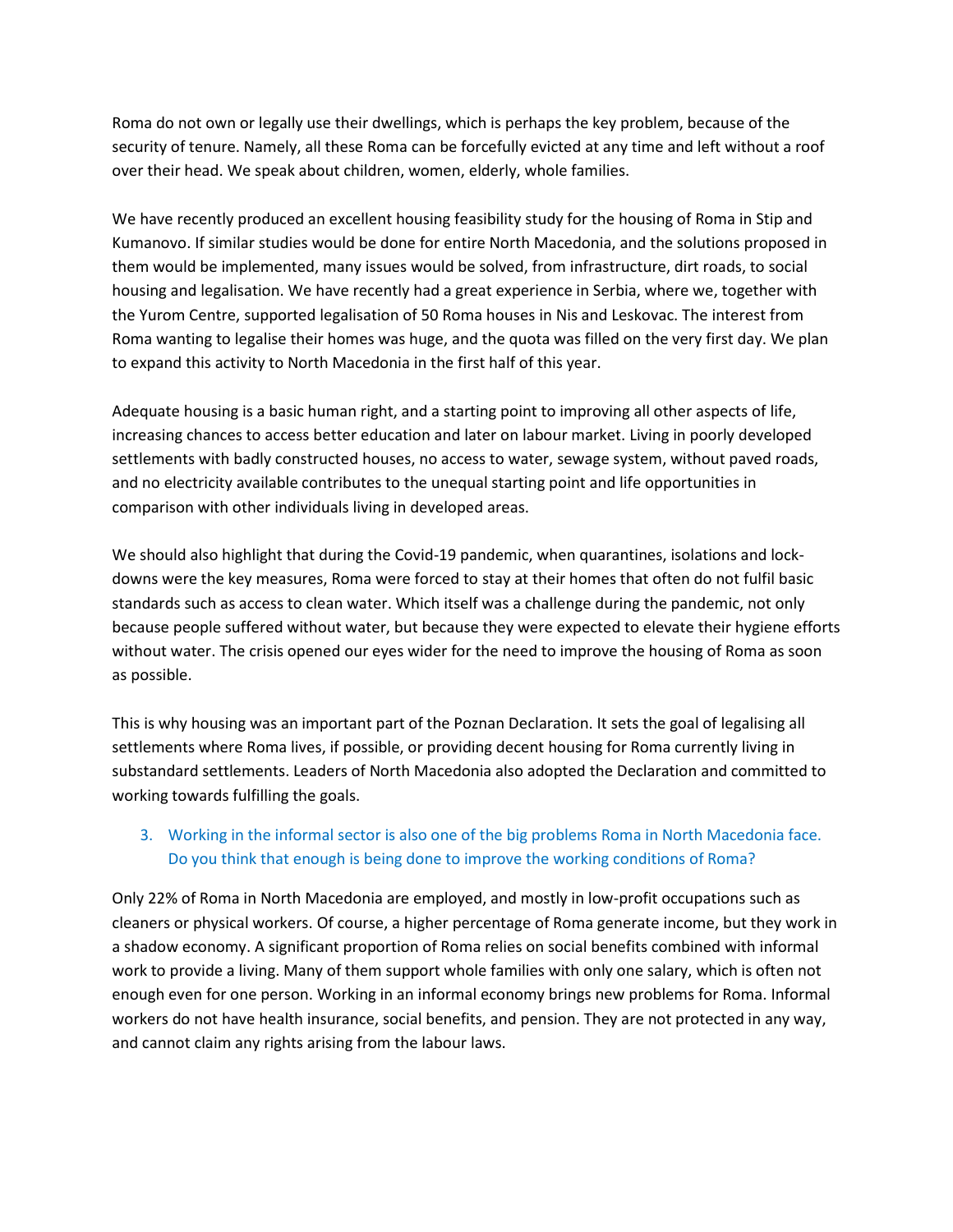With our assistance, the Government of North Macedonia adopted the National Programme for transforming undeclared work among Roma. The goal is to decrease the undeclared work among Roma from 39% to 25% by 2025. It includes several components, such as creating a legal environment suitable for transforming undeclared to declared work, direct institutional support to undeclared Roma workers through usage of existing and new unemployment measures, and tracking the achieved results. North Macedonia sets an ambitious goal for the Roma employment rate of 35% before the economy joins the European Union. Transforming undeclared work into declared can help achieve this goal faster. We are very much satisfied that the Government of North Macedonia agreed to adopt this important Programme with our support, and we are ready to support its implementation.

One of the important reasons why Roma face such a high unemployment rate is antigypsyism. According to the latest data from the Balkan Barometer, a public and business opinion survey conducted annually by the Regional Cooperation Council (RCC), 26% of employers in North Macedonia said they would not hire Roma, regardless of their qualifications, and 8% believe that hiring Roma in their company would have a negative impact on the working environment. In an economy where finding a job is already hard, if you are a Roma, it is even more challenging. That is why we are committed to combating antigypsyism, as a root cause of the problems Roma face.

## 4. Hate speech, antigypsyism, police brutality, institutional discrimination. Those are all problems Roma face, I would say even on a daily basis.

Antigypsyism and discrimination for Roma start from an early age, when Roma kids are enrolled in school and often put into special or segregated schools or classes. And it is happening in the entire region, and wider. In the 21 century, in the middle of democratic societies, in Europe, we are dividing kids based on their ethnicity – isn't that disturbing? It continues with forced evictions of Roma families without offering them a proper solution and alternative housing, discrimination at work and in health and public institutions. We recently had police brutality over Roma, as well as ethnic profiling at the borders. All of this should be brought to an end.

Antigypsyism is put very high on the agenda of the European Union for a reason. We will soon publish our research on combating institutional antigypsyism. Clear data give us a bigger picture and can serve as guidelines in fighting antigypsyism and can also help in creating new policies related to combating antigypsyism. According to the research, hate speech and hate crimes are considered major issues. Over 87% of respondents agreed or partially agreed with the statement that Roma are the target of hate speech and hate crimes. Discrimination in the labor market is also a major issue, as well as the access to basic infrastructure. Environmental issues are also a concern, as over 83% of the respondents believe that Roma are exposed to major pollution.

As I said, antigypsyism is a root cause of all problems Roma face, and dealing with it requires political will, an effective legal framework, inclusive policies and long-term commitment to integration, participation and equality. The economies in the region have anti-discrimination legal frameworks, but they need to be strengthened and adjusted to the EU standards, and legislation proprely implemented. Antigypsyism should be included in those frameworks, and public officials should be trained to recognise